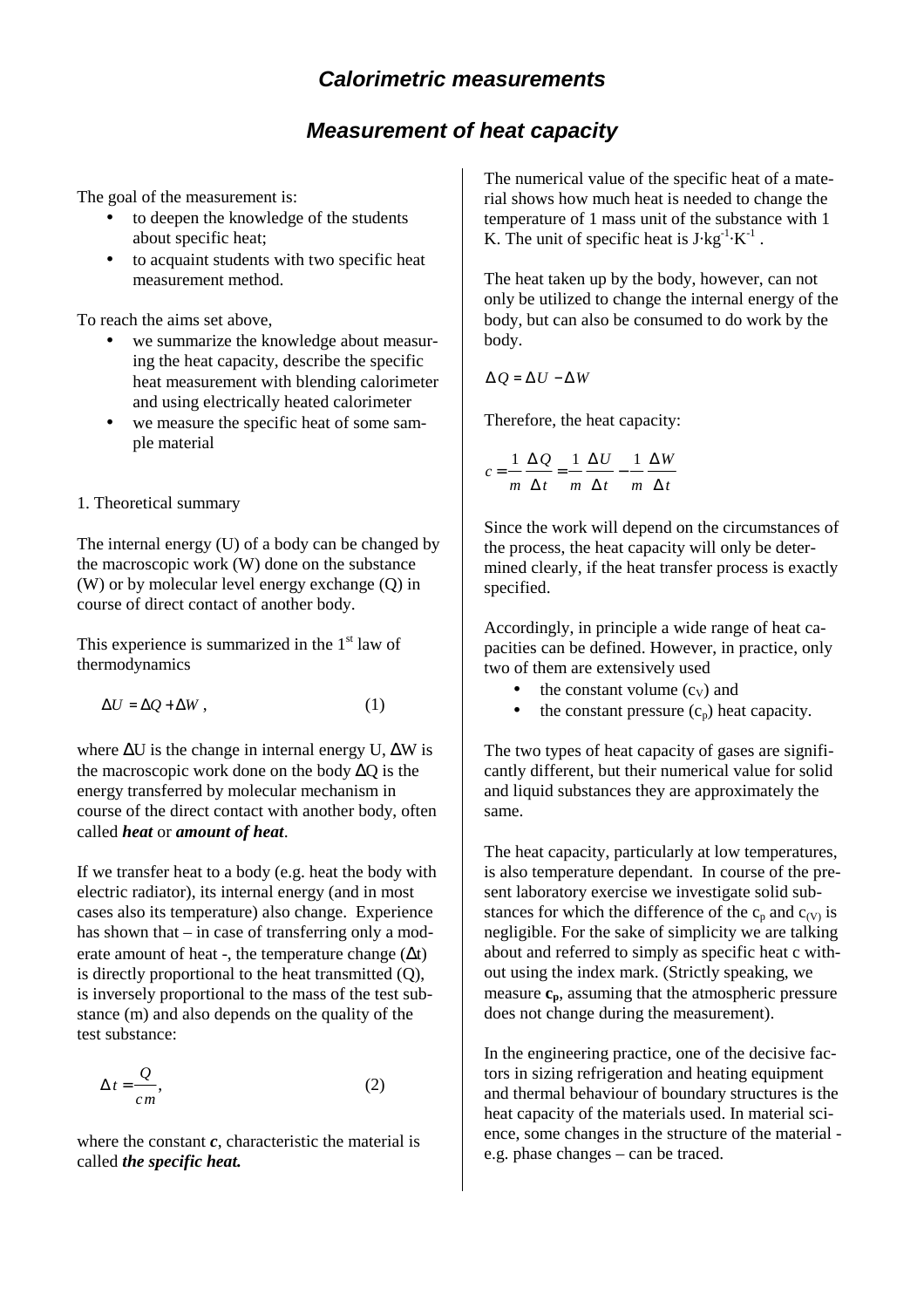The determination of heat capacity is based on equation (2).

Weighting the mass of the test substance, the amount of heat absorbed or emitted by the test substance, and the temperature change, the heat capacity of the substance can be calculated. In such cases, instead of specific heat, the *heat capacity of the substance, C* is used, where  $C = mc$ Equation (2) can be reformulated as  $\Delta t = Q/C$ .

### *Specific heat measurement*

Two widely used method of heat transfer to the substance are

- blending (mixing) of 2 substances having different temperatures
- heat transfer to the test substance by electric radiators.

The basics of these two methods are presented below.

### *1.1 Specific heat measurement by blending (mixing)*

The sample material characterized by known weight m, temperature t and unknown specific heat is mixed (blended) with a material with known parameters  $((c)_{(i)}, (m)_{(i)}, (t)_{(i)})$ , - mostly with a liquid usually not chemically reacting with the sample material to be measured. We measure the common equilibrium temperature  $(t_k)$ .

Provided that during mixing only heat transfer occurs between the two materials and there is no heat loss, the heat taken up (or emitted) by the test sample is equal to the heat emitted (or taken up) by the other material with known parameter, therefore

$$
cm(t-tk) = ci mi (tk-ti),
$$
\n(3)

on the basis of which the unknown heat capacity (c) can be determined.

This method is primarily used for the specific heat determination of solids and liquids, but applicable also to constant pressure heat capacity measurement of gases. In this case, the sample gas is flowing in a spiral tube through the liquid. Knowing the mass and the temperature change of the gas, as well as all the data of the measurement liquid, the constant pressure specific heat of the gas  $(c_p)$  can be calculated.

With the possession of the heat capacity at constant pressure, the constant volume heat capacity  $(c_v)$  of the gas can also be determined (for example, by using sound velocity measurement technique).

# *1.2 Specific heat measurement using electric heating*

In this method the temperature of the test sample (characterized by specific heat c and mass m) is elevated using an electric heating by ∆t.

Provided that all the energy given off by the radiator is utilized by elevating the internal energy of the sample:

$$
UI\tau = cm\Delta t, \qquad (4)
$$

knowing the value of the heating power *UI*, the heating time  $\tau$ , the sample mass *m*, and the temperature change ∆*t* of the sample, the heat capacity c can be determined.

The method is particularly suitable for the determination of specific heat of liquids. However, it can also be used for solid substances if the sample is immersed in a liquid heated electrically together with the sample.



# *1.3 Heat capacity of the calorimeter and the temperature correction*

In using mixing or electric calorimeter for measuring the heat capacity, until now we supposed that there was no heat exchange with the environment. To ensure this condition the heat transfer is executed in well heat isolated containers. (Fig.1. depicts the sketch of a mixing and an electric calorimeter.) However, the measurements cannot be performed without some heat loss to the environment, primarily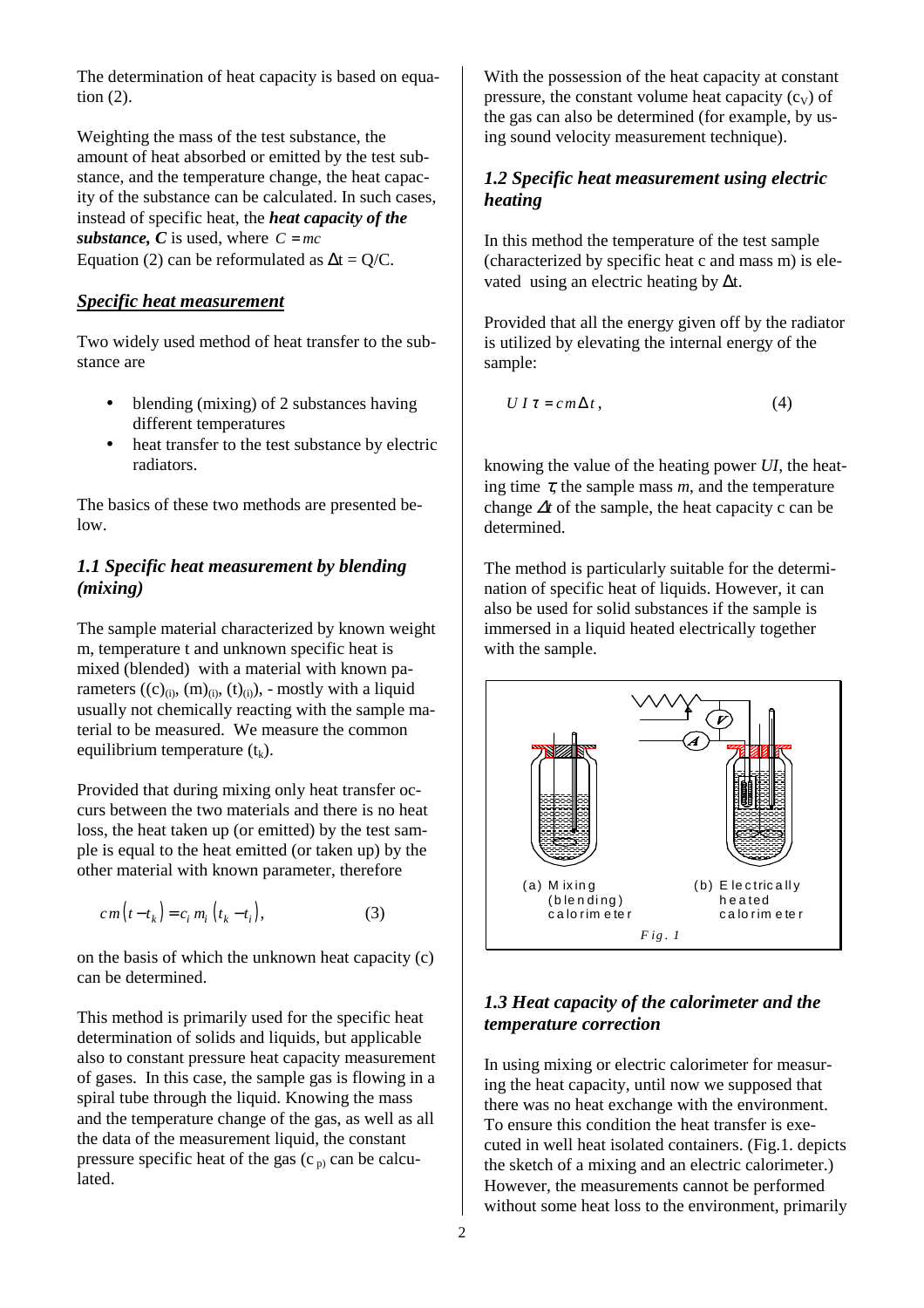on two basic reasons: even the temperature of the vessel changes during the measurement, and anyway, there is always some her loss to the environment even if we apply the best heat isolation available.

This two causes (errors) can be compensated (reduced) by taking into account the heat loss caused by the heat capacity of the vessel and the temperature correction.

### *1.3.1 Heat capacity of the calorimeter vessel*

If we knew the mass and the specific heat of the different parts of the vessel and their temperature rise, the energy used to heat them during the measurement could be calculated. However, this condition is practically not feasible. Instead, we measure directly the C heat capacity of the calorimeter. Taking into account the heat capacity of the calorimeter, equation (3) and (4) take the form:

$$
cm(t-t_k) = c_i m_i (t_k - t_i) + C(t_k - t_i)
$$
 (5)  

$$
U I \tau = cm \Delta t + C \Delta t
$$
 (6)

The determination of the heat capacity of the calorimeter happens using Eq. 5 and 6 by applying materials with known specific heat, mostly water.

# *1.3.2 Temperature correction*

The heat exchange between the inside of the calorimeter and the environment is caused by the temperature difference between the temperature  $t<sub>b</sub>$  of the inner space and the temperature  $t_0$  of the environment. Although the energy loss caused by the temperature difference can be reduced by heat isolation and by selecting close  $t<sub>b</sub>$  and  $t<sub>0</sub>$  values, there is some heat loss. This can be taken into account by applying temperature correction. The execution of the graphical temperature correction is presented bellow.



Fig 2 shows the temperature change of the calorimeter during the calorimetric measurement as a function of time. The curve can be divided into 3 sections with regard to the different processes characteristic of the sections.

a) Start-up period: The temperature equilibration process between the fluids (oil, water) placed into the calorimeter and the vessel itself, as well as the temperature equilibration process between the fluid and its environment. Depending on the temperatures of the calorimeter vessel and the fluid, in this period the inner temperature decreases if  $t_{b0} > t_0$  or raises if  $t_{b0} < t_0$  ( $t_{b0}$  is the initial temperature of the inner space at the beginning). Because of the small temperature difference, in this section the temperature - time relationship is nearly linear.

b) Main period: The start-up period is followed by the main energy exchange process, starting with mixing of the material or with switching in the electric heating. It the main period the  $t<sub>b</sub>$  temperature of the inner space rises. This is the period when the energy exchange between the materials mixed or between the material in the calorimeter and the heater happens. Since the inner temperature rises above the temperature of the environment, there is some heat loss to the environment. Because of this heat loss the temperature of the inner space cannot reach the expected  $t_k$  equilibrium temperature in case of perfect heat isolation. However, by analyzing graphical representation of temperature – time relationship of the terminal period following the main period, this value can be estimated.

c) Termination period: In this section  $t_b > t_0$  and because of the imperfect heat isolation the inner temperature of the calorimeter slowly decreases. The temperature decrease can be regarded as linear again.

Obviously the process differs from being ideal, mainly because of the errors resulting from the imperfect heat isolation. The temperature – time graph gives some help in correcting the errors. The practical implementation of this temperature correction is explained on Fig 2.

We depict the temperature – time graph, and fit straight lines onto the start-up and terminal periods.

Let co-ordinates of the last tangential points of the straight line fitted to the start-up period  $\tau_1$ ,  $t_1$  and the co-ordinates of the last tangential points of the straight line fitted to the terminal period  $\tau_2$ ,  $t_2$ . After determining these two points we draw a line parallel with the time axis at  $t = (t_1 + t_2)/2$ . We draw a paral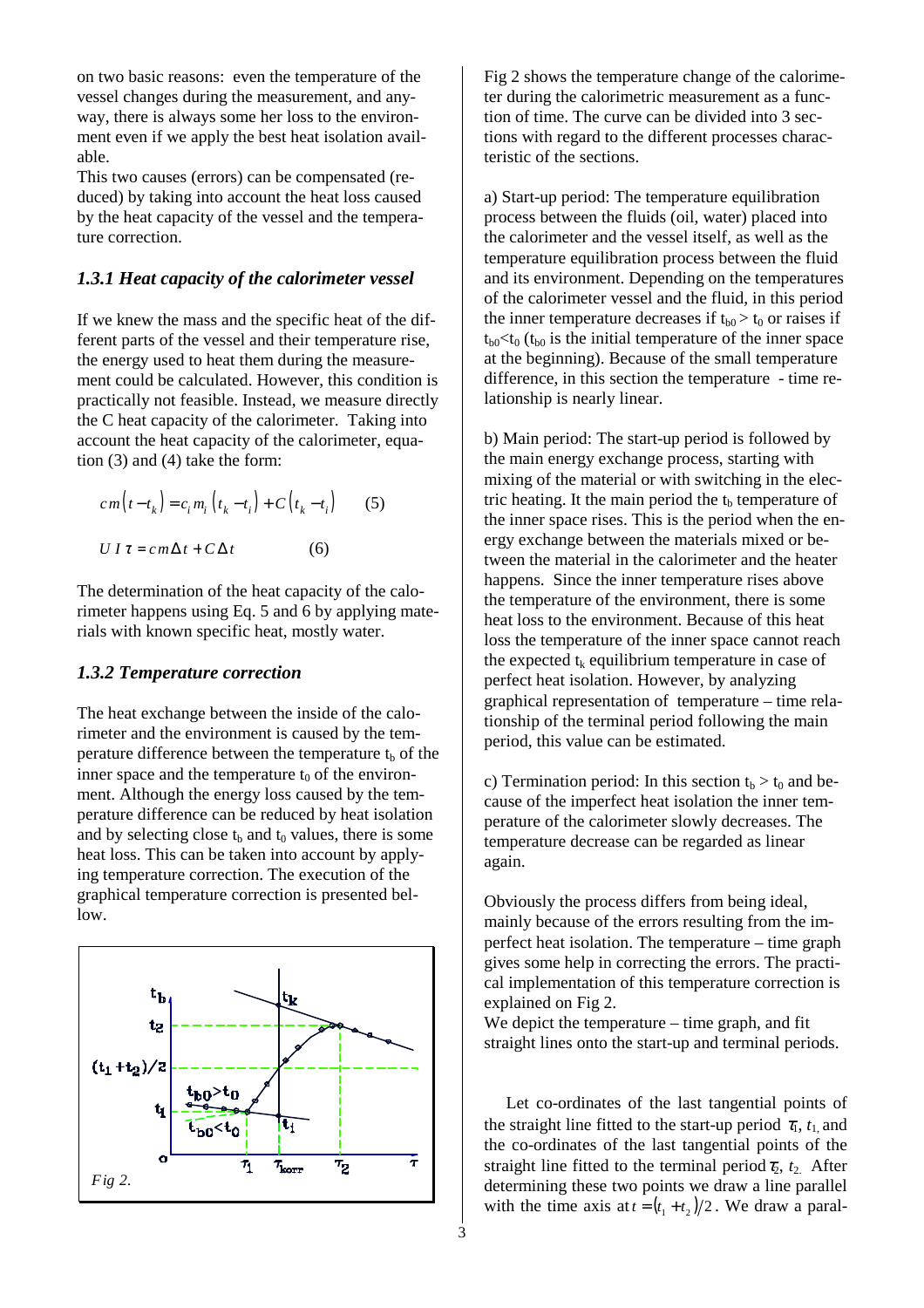lel straight line with the temperature axis through the intersection point of this straight line and the graph of the main period. We regard the intersection point of this parallel line with the line fitted to the start-up period as the initial temperature  $t_1$ , and its intersection with the line fitted to the terminal period as the common temperature  $t_k$  of the system (the calorimeter and the measuring liquid).

The correction described above is based on the following considerations: Because of the energy exchange with the environment the temperature in the calorimeter continuously changes, equilibrium temperature can never be reached therefore, neither the initial, nor the final temperature can be directly measured. The straight line fitted to the start up period shows how would the temperature change within the calorimeter if no energy exchange stated in the main period.

With the help of the straight line fitted to the termination period one can estimate the would-be temperature of the calorimeter in case of ideal heat isolation.

A high quality calorimeter has small heat capacity and good heat isolation, therefore has negligible heat exchange with the environment. In such a case the temperature is near constant in the start-up and termination periods.

### *2. The measurement rig*

Measuring instruments:

- 1 litre capacity stainless steel vacuum flask 2 pc., with Platinum resistive thermometers
- electric cattle (boiler)
- resistive heater with 10  $\Omega$  resistance and 50 W maximal power
- Multimeter HAMEG, power supply for the resistive heater
- for each measurement rig 1 pc. Aluminium and 1 pc. plastic test-piece (Please, check carefully which test-piece is used in the measurement!)
- ice
- measuring cylinder
- calibrated mercury thermometer, 1 pc.

#### *Measurement tasks:*

**Attention! Boiling water may cause serious burning injuries, pay attention not to overspill the boiling water, and not to touch the hot metal testpiece! Utmost care and attention should be paid to these dangers during the measurements.** 

*1. Thermometer calibration*

Pt 1000 standard thin-layer resistive thermometer is used with  $1000 \Omega$  resistance at 0 °C-on. During heating its resistance rises with a rate of 3.92  $\Omega$ /°C. However, because of the finite resistance of the wires, slices and banana-plugs there appears a constant (temperature independent) serial resistance, necessitating temperature correction.

The thermometers of both vacuum flasks should be calibrated using Mercury thermometers in cold tap water. Let's determine the values of the serial resistance and the resulting temperature correction!

(Attention! The equilibrium temperature should be reached before the final reading, and to facilitate this use a mixer!)

### *2. Measuring the heat loss of the vacuum flask*

Fill up the vacuum flask with boiling water, and wait until the system takes up the heat. Thereafter, because of the imperfect heat isolation, the vacuum flask releases some heat to the environment, causing slow temperature decrease. Estimate the rate of heat loss, and determine how the heat loss influenced the measured values during the measurements further on. (Measure the heat loss at least for 5 minutes!)

#### *3. Estimating the heat capacity of the vacuum flask*

Measure the mass of the stainless steel flask. The specific heat of the stainless steel is 500 J/kg°C, the thickness of the inner and outer wall of the vacuum flask are identical. Estimate the heat capacity of the vacuum flask!

#### *4. Measuring the heat capacity of water*

Fill 0.8 l cold water into one of the vacuum flasks. Immerse the heating resistance into the flask, and measure the temperature rise of the water for 12 minutes using 50W power supply. Determine the specific heat of water from the heat released by the heater and the temperature change! (The heat capacity of the vacuum flask can be taken into account as estimated in *Exercise 3* above )

### *5. Measuring the heat capacity of the vacuum flask using the mixing (blending) method*

Boil up 0.5 l of water, and fill it into one of the vacuum flasks. Fill up the other vacuum flask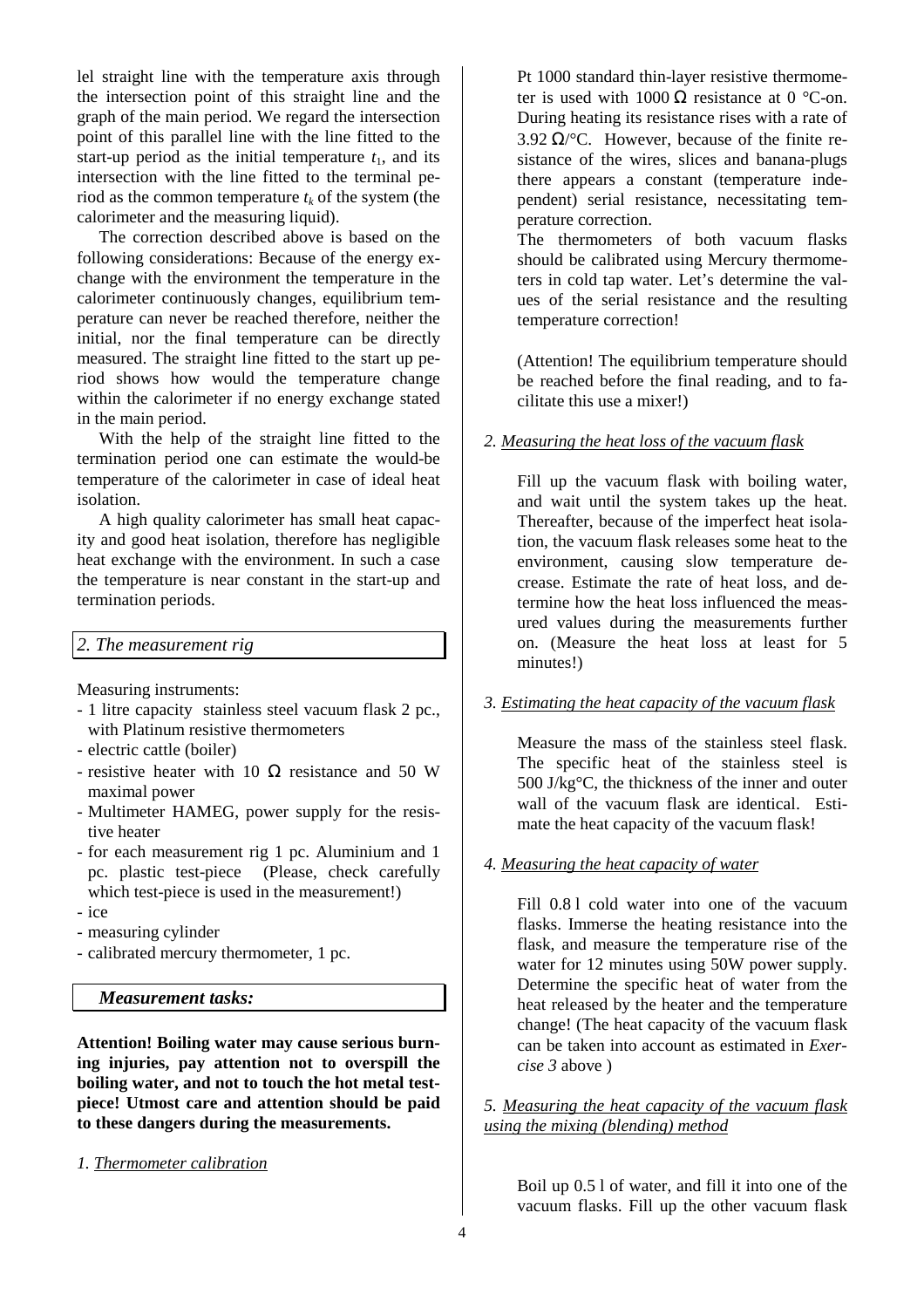with 0,5 l cold tap water. The mass of the water filled into the flasks should be determined by weighting the boiler before and after. Wait until equilibrium temperatures are reached. Pour the water from the cold water vacuum flask into the hot water flask, and applying continuous mixing, wait until equilibrium is reached. Determine the heat capacity of the vacuum flasks using the measured temperature changes and the masses of the hot and cold water. Compare the measured values with that of the estimated heat capacities in exercise 3!

 (Note: The hot water vacuum flask should always be fixed to the rig to prevent any accidental tilt.

#### *6. Measuring melting heat of ice*

Boil up 0,6 l of water, and pour the hot water into one of the a vacuum flasks. The mass of water should be determined by repeatedly weighting the boiler (before and after pouring the water). Wait until equilibrium temperatures are reached. Fill-up the vacuum flask with melting ice, wait until the ice is completely melted and an equilibrium temperature develops. Measure the volume of water in the vacuum flask, determine the amount of ice filled into the vacuum flask from this volume. Determine the melting heat of ice.

#### *7. Measuring the specific heat of Aluminum*

Measure the volume of the Aluminum testpiece. Pour as much hot water into the vacuum flask that immersing the test piece into the flask, the resulting total volume remain less than 1 l. Fill up the other vacuum flask with cold water. Immerse the Aluminum test rig into the cold water and wait until equilibrium temperatures develop in both vacuum flasks. Then re-locate the Aluminum test-piece into the hot water, and again wait until the common temperature develops. Determine the specific heat of Aluminum on the basis of the temperature changes.

### *8. Measuring specific heat of plastics*

Repeat exercise 7 using the plastic test-piece!

Evaluate the results during the measurements! Repeat the measurements *4-8* if possible. If substantial differences occur between measurements, or if the results substantially differ from the reference values in the literature, try to find the reason and make the necessary measures to eliminate the measurement errors.

Since we measure the resistance of the Platinum temperature sensor to determine its temperature, to facilitate the interpretation of the resistance values to be read, it is favorable to calculate some data in advance.. The temperature dependence of the platinum thermometer can be described by the following formula:

$$
R(t) = 1000\Omega \cdot \left[ 1 + 3.92 \cdot 10^{-3} \frac{1}{c} \cdot (t - 0^{\circ} C) \right]
$$

Calculate, what resistance change will be caused by a temperature change of  $1^{\circ}C$ . Determine the resistance of the thermometer at temperatures  $10^{\circ}C$ ,  $20^{\circ}C$  ......  $100^{\circ}C$ .

# *Heat of solution*

There are many materials in the construction industries that evolve or consume heat when solved in water. Examples are the solution of calcium-oxide (lime), calcium-sulphate (gypsum) and cement (in making concrete). In planning the individual operations, the evolving heat should be taken account or rather utilised.

The solution heat determination is illustrated by the determination of the heat of solution of a common compound, calcium chloride. Calcium-chloride  $(CaCl<sub>2</sub>)$  intensively releases heat when solved, therefore can also be used to melt ice. When spilled on roads it efficiently melts the ice, and is less harmful to the plants than Sodium-chloride and can also be used at lower temperatures. In concrete mixtures it accelerates the solidification process (however, being corrosive, it cannot be used in reinforced concrete). It is also used in some highways to reduce the flying dust: sprayed on the road it absorbs water from air, develops a this water layes on the road surface that adheres the dust.

# **Measuring instruments, reagents**

- − thermo cup with cap, 1 pc
- − Cup fixing rig 1 pc
- − digital thermometer 1 pc
- $measuring cylinder 300 cm<sup>3</sup> capacity for$ measuring the distilled water 1 pc.
- − distilled water;
- − digital scale
- − crystal-water free modification of calciumchloride crystals.

### **Performing the measurement:**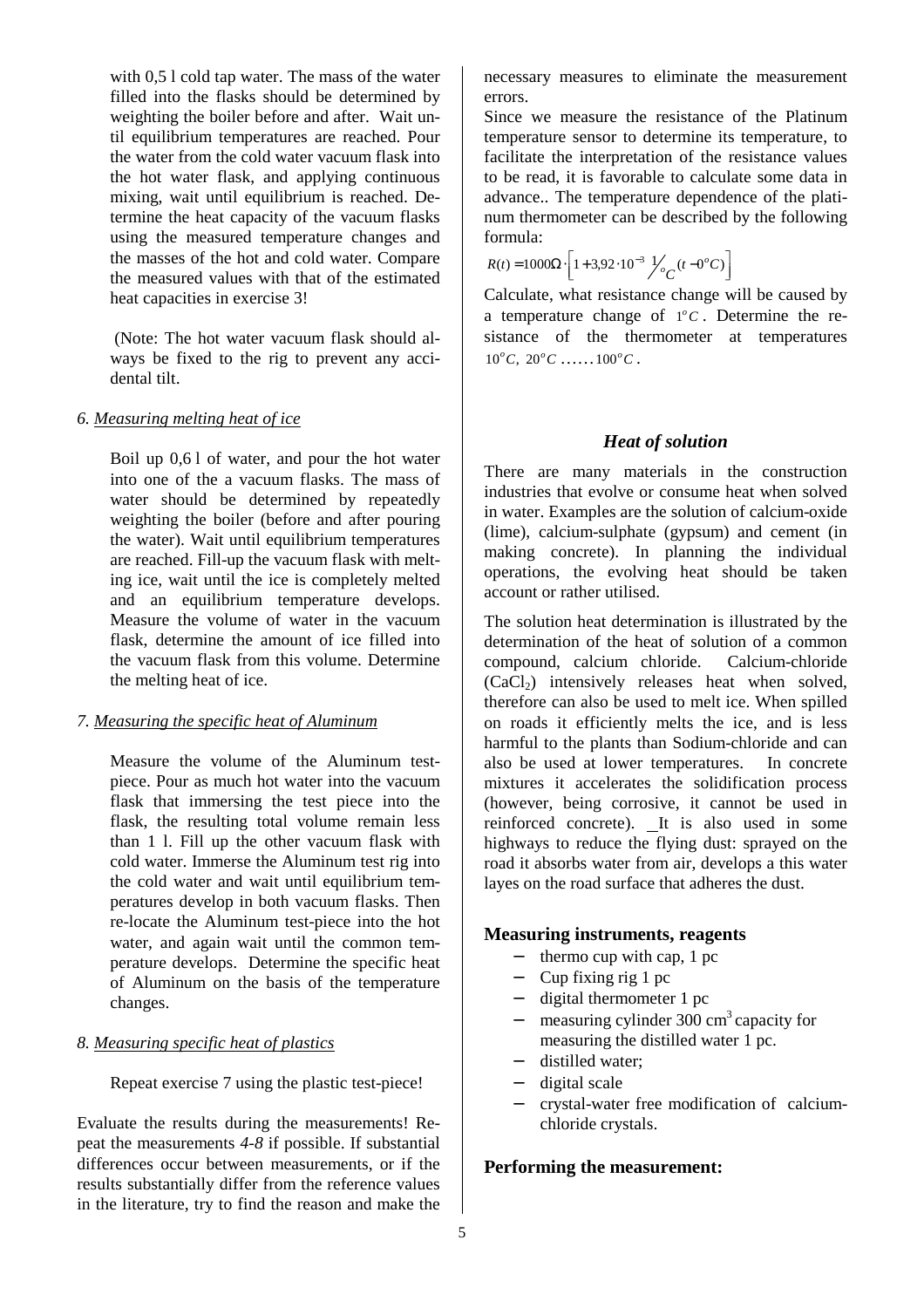- 1. Rinse the cup with distilled water and pout the amount of water determined by to instructor into the cup ( 200 ml)
- 2. Immerse the thermometer into it and wait until the temperature stabilizes.
- 3. Read the temperature value.
- 4. Scale in the amount of salt determined by the instructor.  $(3 \theta)$
- 5. Applying cautious continuous mixing wait until the temperature stabilizes, and read the temperature value.

### **Evaluation of the data**

1. Calculate the heat evolved :

Q = mwater\*cwater\*∆t

2 Knowing the weight of the salt calculate the molar solution heat. The mol mass of the salt can be taken from standard molar weight tables.

# *Sun-collector testing*

This measurement was originally part of the 3<sup>rd</sup> round of the Physics National Secondary School Contest of 2005.

# **Introduction**

The energy demand of manhood is mostly ensured using fossil fuels. However, fossil fuels are a limited resource, and burning of fossil fuels cause serious environmental damages. The flue gases represent air pollution (causing different deceases, like allergic deceases, different type of tumors, etc. The evolving carbon-dioxide is responsible for the glass-house effect, resulting in rising temperature and climatic changes.

The present practice of energy-economy is not sustainable.

The energy demand can only be ensured on the long run be environmentally friendly methods, parallel with applying energy saving technologies and extensive use of renewable energy sources.

The application of renewable energies does not change the natural energy equilibrium of the earth. Basically, the renewable energy sources utilize the direct or indirect effect of the sunbeam and the energy of the soil. Indirect use of the Sun encompasses the use of the energy of water, the wind, and the bio-mass, the direct use is possible with using solar cells or sun-collectors

This exercise is an introduction to the use of suncollectors

### **Measurement tasks**

1. Determine the dependence of the power gained from the sun-collector illuminated with a spotlight (reflector) from the flow-rate of the water circulating in the system, measured by a rota-meter. Depict the results in a graph. Explain the results.

To perform the measurement, locate the spotlight (substituting the Sun) centrally, opposite to the collector, at a distance of 30 cm.

3. Determine the efficiency of the collector by which it utilizes the absorbed energy of the beam, at different flow rates. One might suppose that the surface of the collector absorbs 204 W energy from the light beam of the spotlight. List the possible factors not taken into account when determining the efficiency. How would these factors modify the efficiency?

# **Measuring instruments and materials**

- 1. Model-collector with coupled system (detailed description see later)
- 2. Halogen spotlight (500 W) with rig
- 3. Digital thermometer with alternating switch
- 15. Thermometer

# *The model-collector and the coupled system*

The task of the sun-collector is to absorb the possible maximum amount of radiation of the Sun reaching the Earth, and warm-up the fluid circulating in the system as much as possible.

One of the most important elements of the collector model is a cupper sheet of 1.5 mm thickness. A copper coil is soldered on one side of the sheet, the other side of the sheet is painted black to absorb as much amount of radiation reaching the surface as possible. To reduce the heat loss, the back side of the sheet and the coil and the edges are covered with a polystyrene heat isolation of a thickness of 20 mm.

*Fig 1* shows the experimental rig with the model sun-collector.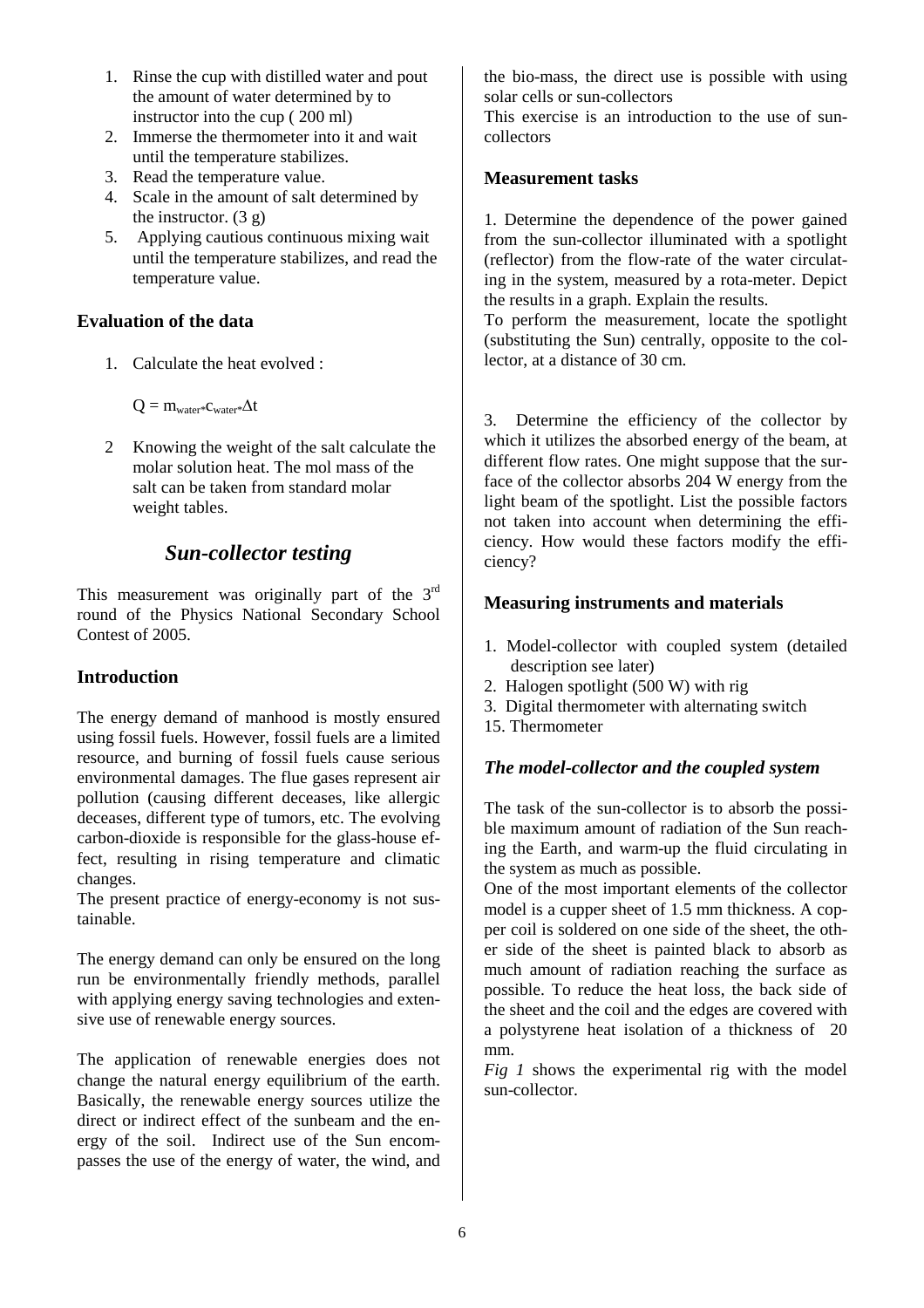

Model collector with the coupled system

#### Fig 1.

 The water is circulated in the system using an aquarist pump. The flow is measured with a rotameter and controlled with a control valve. The rotameter is calibrated in  $cm<sup>3</sup>/min$  units. (The set flow value can be read at the upper edge of the rota-meter swimmer. The scale in the rota-meter corresponds to the fact that the rota-meter was calibrated at

 $60^{\circ}$ C-using water. For water temperatures different from  $60^{\circ}$ C the table bellow can be used to determine the flow rate.

A precondition of the correct functioning of the system is that it should be free of air bubbles – deaerating is essential.

| Water flow rates $(cm3/min)$ at different temperatures        |                |                |                |                |                |                |
|---------------------------------------------------------------|----------------|----------------|----------------|----------------|----------------|----------------|
| Mark in the<br>rotameter                                      | $10^{\circ}$ C | $20^{\circ}$ C | $30^{\circ}$ C | $40^{\circ}$ C | $50^{\circ}$ C | $60^{\circ}$ C |
| 20                                                            | 7.21           | 10.36          | 13.28          | 15.84          | 18.07          | 20.00          |
| 40                                                            | 19.13          | 24.88          | 29.74          | 33.80          | 37.18          | 40.00          |
| 60                                                            | 33.86          | 41.49          | 47.65          | 52.62          | 56.67          | 60.00          |
| 80                                                            | 49.80          | 58.95          | 66.11          | 71.76          | 76.30          | 80.00          |
| 100                                                           | 66.32          | 76.73          | 84.74          | 90.97          | 95.95          | 100.00         |
| 120                                                           | 82.96          | 94.56          | 103.37         | 110.20         | 115.61         | 120.00         |
| 140                                                           | 99.80          | 112.50         | 122.06         | 129.43         | 135.27         | 140.00         |
| 160                                                           | 117.47         | 131.01         | 141.12         | 148.89         | 155.03         | 160.00         |
| 180                                                           | 135.09         | 149.48         | 160.16         | 168.33         | 174.78         | 180.00         |
| 200                                                           | 152.67         | 167.90         | 179.15         | 187.75         | 194.52         | 200.00         |
| $\frac{kg}{m^3}$ at different temperatures<br>Water densities |                |                |                |                |                |                |
|                                                               | 999.73         | 998.23         | 995.68         | 992.25         | 988.07         | 983.24         |

The temperature of the water entering and leaving the collector is measured by two thermistors (temperature dependant resistances, denoted by T in *Fig. 1*) The thermistors can be connected to the digital display (readable with a precision of  $0.1^{\circ}$ C) through an alternating switch. The water warmed up in the collector releases the heat in a water cooler.

#### Thermocouple and its use

The functioning of the thermometer is based on the contact-potential evolving when two different metals get into contact. The contact potential depends on the material of the metals in contact as well as on the temperature. Cupper – isothan thermocouples are used in the competition in a circuitry depicted in Fig. 2.